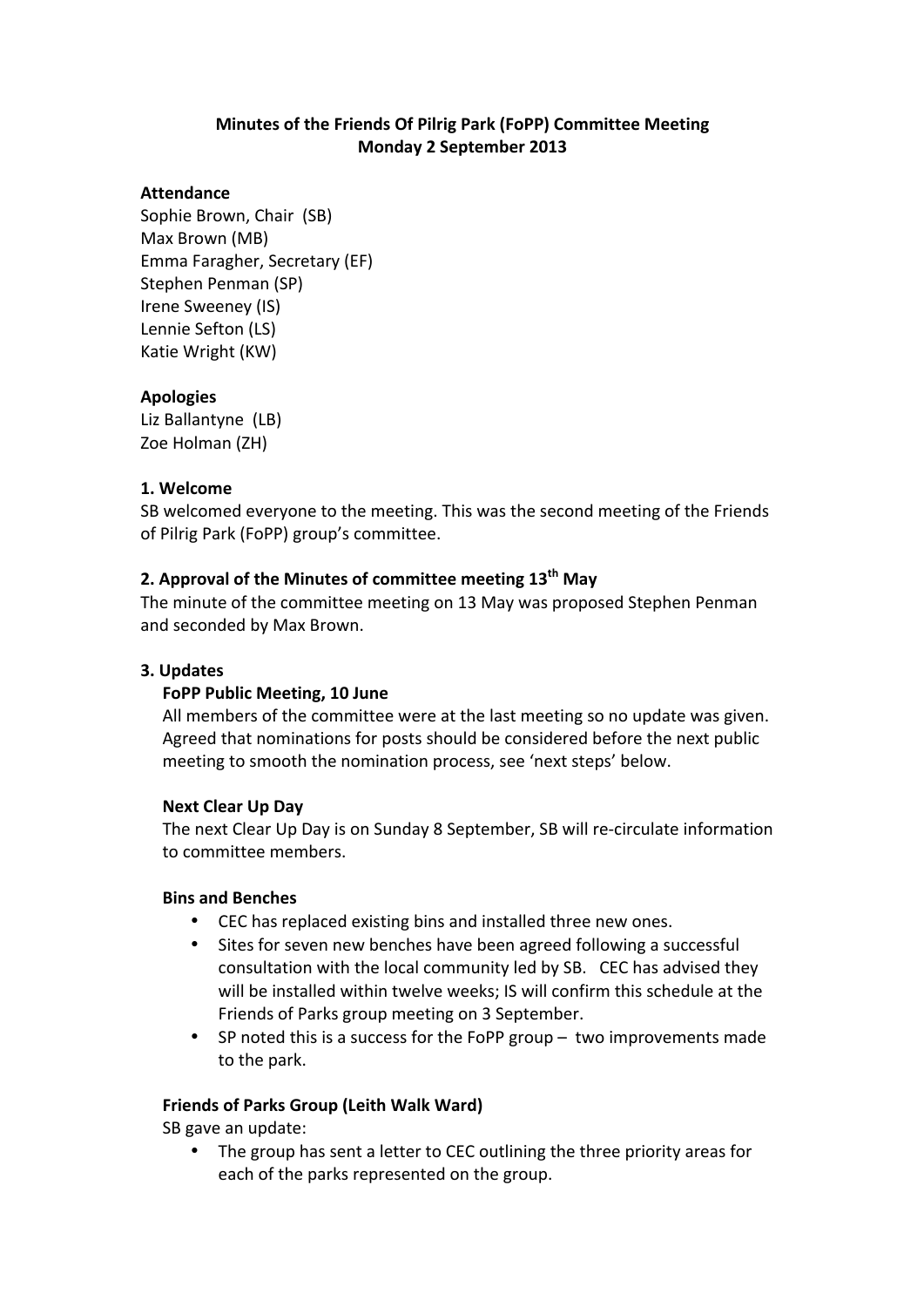• There has been a suggestion that an Edinburgh-wide group should be set up; this would enable coordinated lobbying; resource sharing; networking; sharing good practice and advice. SB will keep FoPP updated on progress.

## **Trees & Undergrowth**

SP Met with Ross Woodside of Edinburgh and Lothians Greenspace Trust, other members of FoPP and a representative from CEC for a walk around and discussion on how to manage wooded areas on the 13th June. He gave an update and circulated a copy of relevant email correspondence:

- Woodland can be considered as two distinct areas or types:
	- **The Community Woodland** was planted in a planned manner and had key objectives in its original funding; however the period of this funding has lapsed and since then it has been managed in the same way as other woodland in the park and has become overgrown. It has a variety of native species that encourage biodiversity. There is potential for this area to be reinstated and improved. **Other wooded areas** have fewer species present. They are very overgrown; littered and unsafe so require urgent attention to reinstate them as usable areas of parkland.
- Undergrowth can be cleared but there are limitations regarding what can be done to trees. **Trimming** is restricted to the use of hand tools and in the case of the specific type of woodland in Pilrig Park is confined to the removal of trees with a trunk of less than 10cm in diameter at 1 meter above the ground (often refered to as diameter at breast height or dbh). Removal of trunks of more than 10cm dbh is classed as **Felling** and requires a licence.
- Activity is limited by time of year trimming cannot take place when birds are nesting between April and September.
- Any activity would need to be confirmed with Fiona Devlin in advance so a team can be arranged to remove undergrowth cleared.

SP has also liaised with Fiona Devlin of CEC who is supportive of cutting back and improving the wooded areas. SB and MB suggested it would be beneficial to secure her written agreement and support.

Action SP: Continue to liaise with FD and request written confirmation FoPP can go ahead with undergrowth clearing.

## **Facebook, Twitter and Logo**

KW gave an update:

- Both are running well; KW makes regular updates and has linked the group to other local groups and organisations e.g. the football team that plays in the park; Out of the Blue Drill Hall; Greener Leith.
- KW circulated a copy of the designs for the FoPP logo; all agreed it is very good, with a clean style. KW advised that the designer has suggested FoPP get a rubber stamp of the logo. This is a cheap and eco-friendly way to create headed paper, poster paper etc.
- SB and LS asked for electronic copies also for use on posters, and the web. Action KW: send copy of style/design sheets and logo to LS.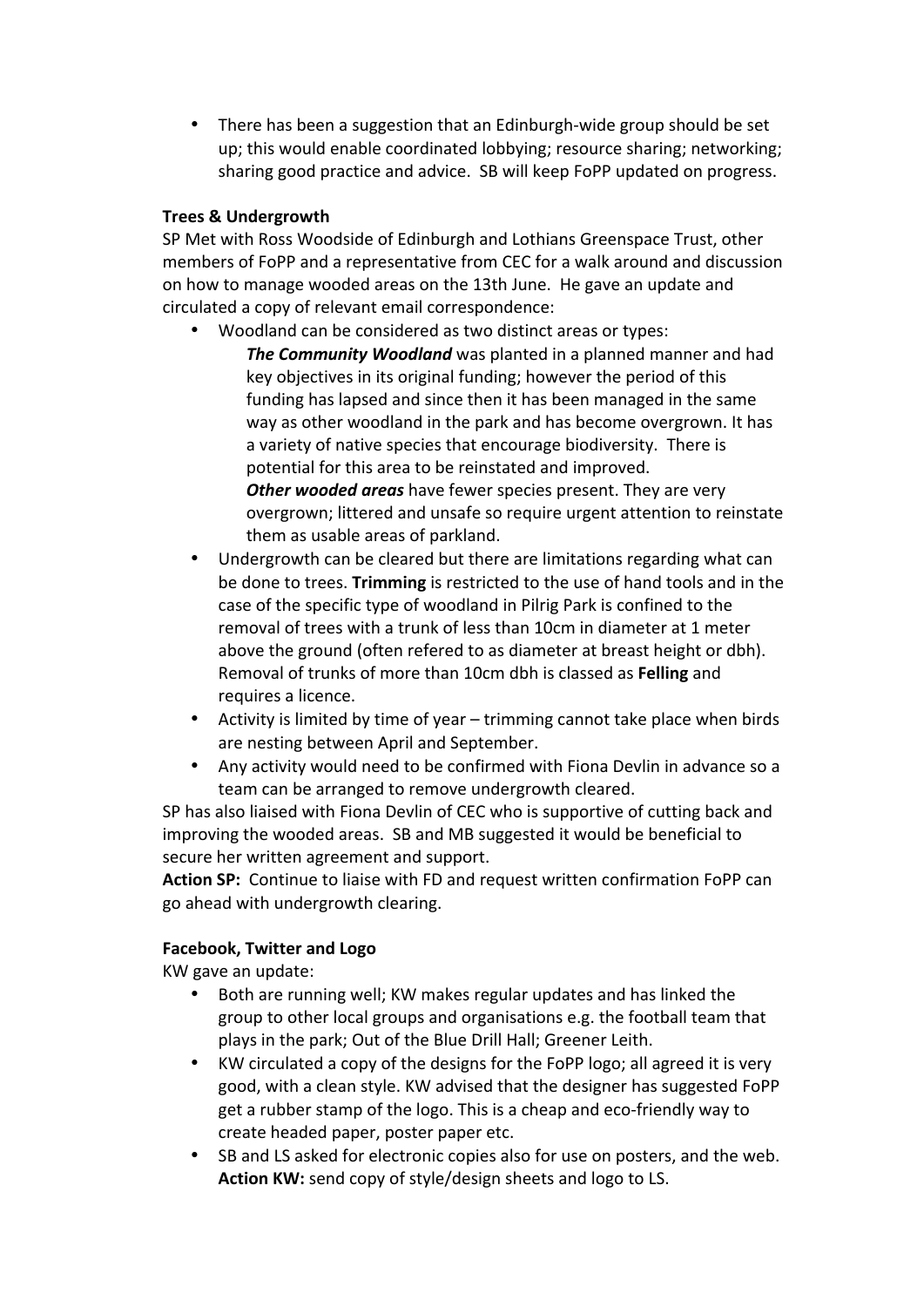Action LS: upload logos to secure area of the FoPP website for committee members to access and use.

## **4. Next Steps**

## **Funding for Small Play Park**

- SB proposed a sub-group who can focus on proposals and fundraising for the renewal of the small play park. There are a number of people in the FoPP membership with interest and relevant expertise. This proposal was agreed.
- The committee noted there is potential to include parts of the cleared woodland into the fenced park area and to create an innovative play area.
- KW suggested that parents from Bun-sgoil Taobh na Pàirce may have relevant expertise and be willing to mentor the sub-group.

# **Trees and Undergrowth**

- SP proposed that:
	- $\circ$  A plan to reinstate the Community Woodland should be developed separately to the rest of the woodland.
	- $\circ$  Other areas to be reinstated to usable, but well-managed woodland park areas; the first step being a series of trimming days organised by FoPP. SP has divided this woodland into 4 areas for action.

The Committee agreed this proposal.

- SB suggested that building bat boxes, and other items that encourage wildlife in to the areas, would be a good addition to the proposed clearance activity. The committee agreed this suggestion.
- It was agreed that the plan for the community woodland area should use the managed woodland in RBGE as a model.
- The committee agreed that activity on trimming days will be dependent on turn out; and that a phased approach should be taken:
	- 1. Shrub clearing clearing general undergrowth.
	- 2. Tree trimming, stage  $1$  identifying branches under  $10$ cm diameter for trimming.
	- 3. Tree trimming, stage  $2$  removing identified branches.
	- 4. Installing bat boxes and other items to encourage wildlife.
- SP will identify a series of 4-5 dates for undergrowth clearance and advice CEC of plans.
- Expert advice on the days would be a benefit, if a suitable individual or body can be identified.
- Agreed to request the presence of a Community Safety team member and/or a sharps box from CEC - it is likely sharps will be found.
- SB suggested that SP could seek advice from Friends of Cramond and River Almond Walkways; they are experienced in clearing undergrowth.
- There is a tool bank at Macdonald Road Library; options for people to bring their own tools and FoPP to borrow tools from other groups to be investigated.
- Photos of undergrowth to be taken at the upcoming Clear Up Day in September and used to promote the clearing days/ report plans.
- Agreed that as improvements are made they will be photographed and recorded on Facebook.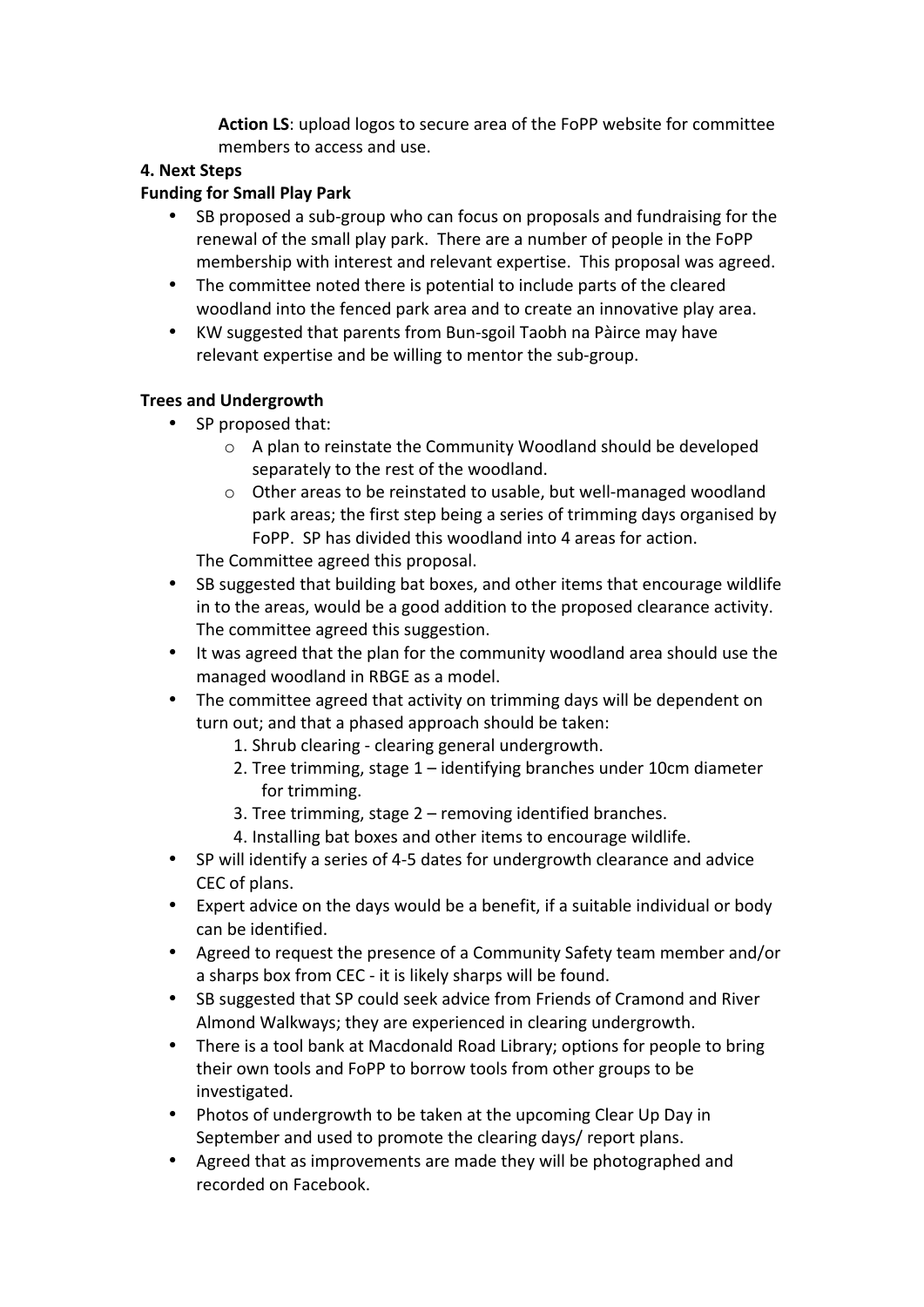- Dates to be promoted at FoPP public meeting and on Facebook.
- Public Liability Insurance (PLI) will need to be arranged, see ACOB below.
- Participants to sign a disclaimer they are aware of risk to selves and their property and agree to photos of day being used on social media/PR. **Action SP:** SP will lead on planning and organising undergrowth clearing days; noting suggestions and discussions recorded in this minute. **Action KW**: to record process of undergrowth clearance on Facebook. **Action MB/SB:** Confirm PLI arrangements when in place.

## **Dog Day**

SB reported that Fiona Devlin at CEC has arranged a day for dog owners in the park on 15 September. SB offered to have a FoPP stall and/or support CEC if required.

**Action SB:** Follow up with Fiona Devlin.

## **Bulb Planting Day**

- SB advised that CEC can dig holes and provide bulbs for community bulb planting days. She proposed doing this with pupils from Bun-sgoil Taobh na Pàirce in the Autumn.
- KW agreed this would be a good idea, and that there are a number of classes who might participate. To ensure a good turn out, the activity should take place during the school day; a significant percentage of pupils travel to school from other parts of the city. KW offered to take this event forward. **Action SB:** Forward information and contact details to KW to action.

## **Public Art in Park**

- SB was recently contacted by a business that links artists who specialise in art in public spaces with communities and groups; who offered to work with FoPP.
- Agreed that FoPP does not have capacity to take on a large public art project at this stage; but that his details should be logged for future.
- Agreed there is lots of potential to include art in the park; especially if small scale ephemeral projects, for example is there a local artist who can help build art from cleared branches – this would both add value to events; and might also increase interest from local press.

## **Membership of LCCC**

- SB proposed that FoPP becomes a member of Leith Central Community Council; she advised this would require one committee member to attend a meeting each month.
- The Committee agreed FoPP should join LCCC Action SB/EF: Complete and sign membership papers.

**Posts**

- SP is willing to be Vice Chair for FoPP; this will be proposed at the upcoming public meeting in October.
- MB is willing to be Acting Treasurer until a replacement is found; nominations for this post will be sought.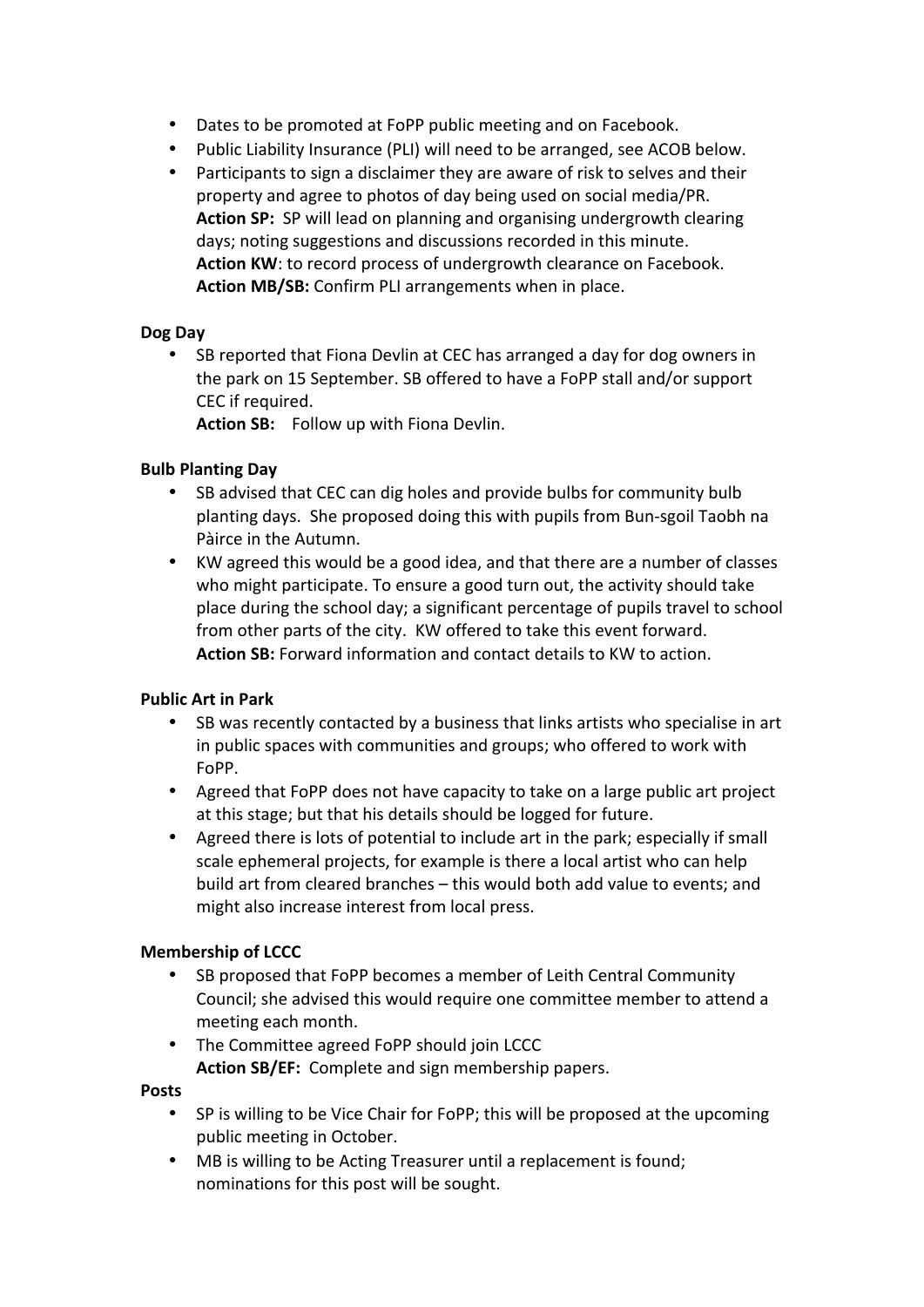# **5. Update on Formal Adoption of Constitution**

SB advised that the changes to the draft Constitution suggested at the public meeting on 10 June have been made; it is ready for adoption at the upcoming public meeting on 21 October.

## **6. ACOB**

## **Bikes and safety**

IS raised an issue for the FoPP committee to consider; some bike users in the park ride very fast on the pathways; which can be dangerous for pedestrians. MB and LS noted there are national initiatives about bike safety. LS is a bike user and has seen speed restrictions painted on paths in other parks.

Action all: consider possible actions FoPP could take for discussion at next meeting. Action IS: Raise the issue of bike safety at the Friend of Parks meeting, 3 Sept.

## **Public Liability Insurance (PLI)**

- Committee agreed that if FoPP starts running public activities more regularly, Public Liability Insurance needs to be arranged as a matter of urgency.
- FoPP currently has an arrangement with Greener Leith for Clean Up days; which are run in partnership and are covered by GL's PLI; but this is not a formal, long-term option.
- Options are to formalise this arrangement; seek advice on whether CEC can cover PLI for upcoming events; seek cover via an umbrella body e.g. Voluntary Conservation Scotland; or buy our own. Options are limited because FoPP does not have funds.

**Action SB/MB:** Investigate options and action; starting with potential to formalise arrangement with Greener Leith.

## **Official Boundaries of the Park**

SP asked if CEC has confirmed the official boundary of the park; SB advised that CEC has sent some maps; but the exact boundaries are not clear, and this is exacerbated by the fact some pathways are not classed as parkland.

**Action:** SB to circulate maps received to date.

# **Community Forums**

- SB reported that the Community Safety Forum recently identified 6 priorities and one is drug-use in Pilrig Park.
- SB advised committee members can attend this, and other relevant forums e.g. Clean Leith Forum.

## **Wish List for Fopp**

A number of ideas were discussed that could become a 'wish list' for future FoPP activity and/or a bank of ideas to be used if suitable opportunities arise, including:

- Public Art (see above).
- Reinstating an entrance from Junction Street.
- Improving area that was railway embankment and land, e.g. creation of artist huts.
- Involvement in Leith Festival in 2014.
- Crops in the Park i.e. disused area made into community garden for produce.

# **7. Date of Next Meeting**